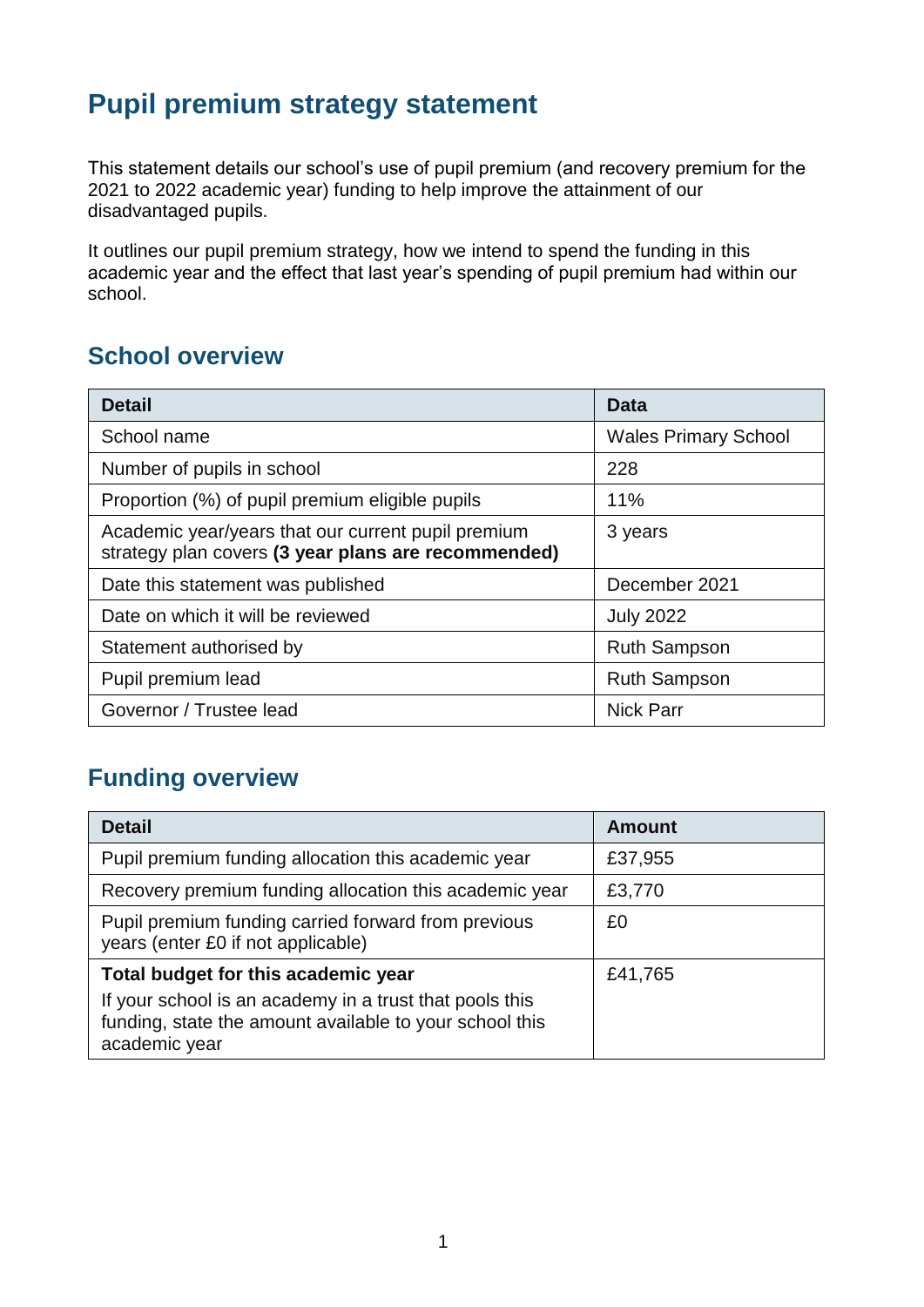# **Part A: Pupil premium strategy plan**

#### **Statement of intent**

At Wales Primary School all members of staff and governors accept responsibility for all pupils recognising that a number of pupils within the school population, some of whom are not eligible for pupil premium funding, may at any point during their school career require additional support and intervention. We are committed to meeting our pupils' pastoral, social and academic needs in a nurturing environment. As with every child in our care, a child who is in receipt of the pupil premium is valued, respected and entitled to develop to their full potential.

The ultimate objectives for our pupils who are in receipt of pupil premium are:

#### **To ensure the attendance of pupils in receipt of pupil premium is at least in line with those of peers in school.**

We know that children learn best when they attend school regularly. However, the attendance of the pupil premium group is lower than the attendance of those not in receipt of pupil premium. In our strategy, we focus on encouraging attendance through meeting the well-being needs of pupils and families, by providing exciting learning opportunities including access to outdoor learning, educational visits and curriculum visits to school. This is an area that we need to continue to work hard at.

#### **To continue to ensure the outcomes for pupils in receipt of pupil premium are at least in line with those of peers in school across the curriculum.**

For all pupils in receipt of pupil premium, we strive to ensure all our pupils make excellent progress. We believe that all our pupils benefit from high quality teaching every day and we ensure our strategy provides for this with further additional intervention through one to one and small group teaching. We achieve this using our current staff in school but using the recovery premium money to employ an extra teaching assistant for further work each week.

#### **Ensure the well-being needs of all pupils in receipt of pupil premium funding are met to ensure they are on track to make or exceed expected progress and attainment.**

At Wales Primary School, we know children must be ready to learn by ensuring their personal, social, emotional and developmental needs are met. Lockdown has seen an increase in pupils' emotional and social needs that impact on learning with increases in both pupil and adult mental health and wellbeing needs. Our strategy includes making sure this emotional and social need is identified and then planning support to work with the child and family.

#### **Challenges**

This details the key challenges to achievement that we have identified among our disadvantaged pupils.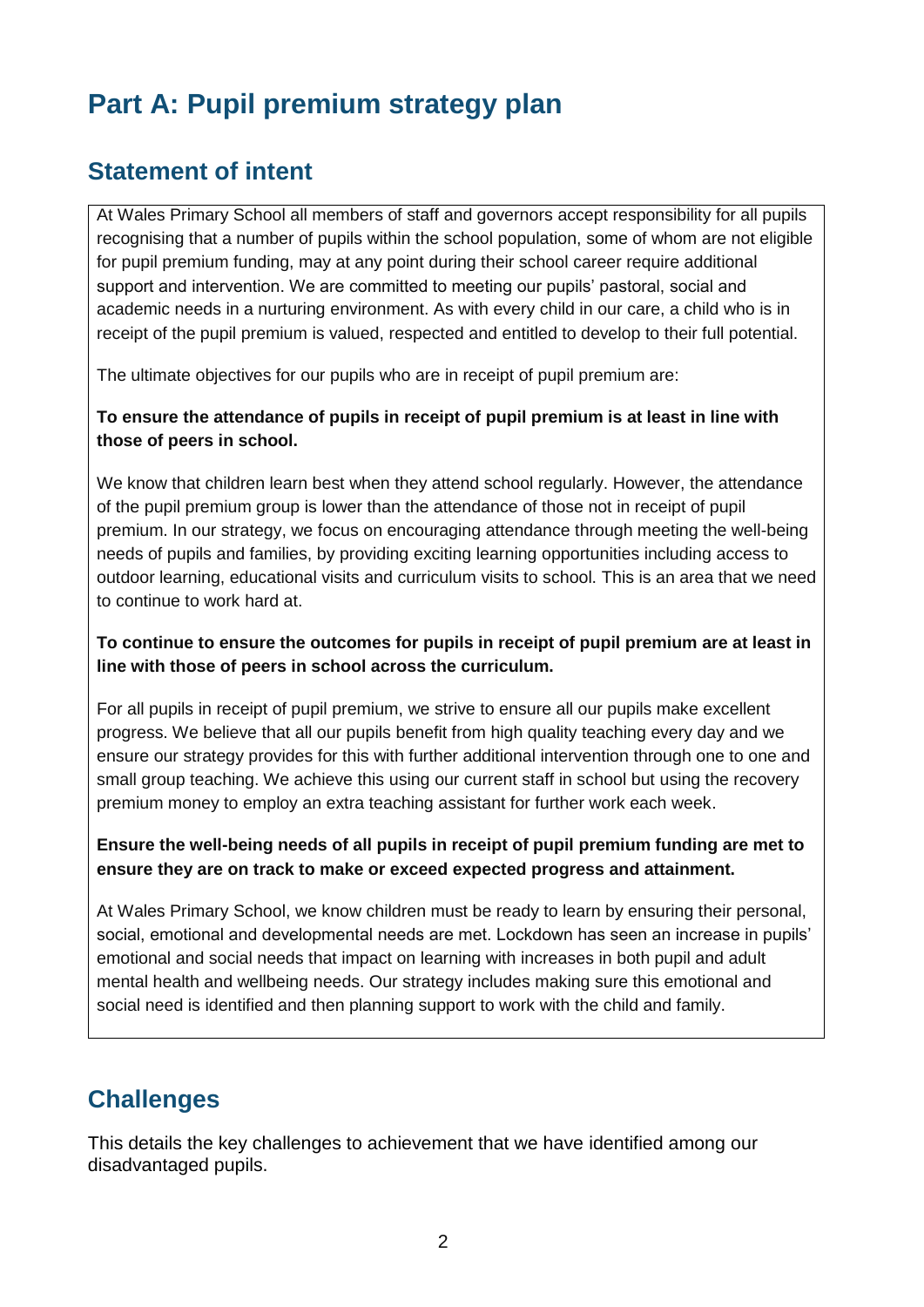| <b>Challenge</b><br>number | Detail of challenge                                                                                                                                                                                                                                                  |
|----------------------------|----------------------------------------------------------------------------------------------------------------------------------------------------------------------------------------------------------------------------------------------------------------------|
| 1.<br>Attendance           | The attendance of pupils in receipt of pupil premium is below that of peers<br>and a greater proportion are classed as persistent absentees. This gap<br>between pupil premium pupils and non-pupil premium has widened as a result<br>of the partial closures.      |
| 2.<br><b>Outcomes</b>      | Our assessments and observations indicate that the education and wellbeing<br>of many of our disadvantaged pupils have been impacted by partial school<br>closures to a greater extent than for other pupils. These findings are sup-<br>ported by national studies. |
|                            | This has resulted in significant knowledge gaps leading to pupils falling further<br>behind age-related expectations.                                                                                                                                                |
| 3.<br>Reading              | Assessments, observations, and discussions with pupils suggest disadvan-<br>taged pupils generally have greater difficulties with phonics than their peers.<br>This negatively impacts their development as readers.                                                 |
| 4.<br>Pastoral             | Pupils' emotional well-being, social and behavioural needs affecting children<br>being in a position to able to make progress and their readiness to learn                                                                                                           |
| 5.<br><b>SEND</b>          | Some pupils who qualify for Pupil Premium funding have specific SEND<br>needs and increasing number of children need SALT intervention.                                                                                                                              |

#### **Intended outcomes**

This explains the outcomes we are aiming for **by the end of our current strategy plan**, and how we will measure whether they have been achieved.

| <b>Intended outcome</b>                                                                                                                                                                                                                                                                                                                                                                                      | <b>Success criteria</b>                                                                                                                                                                                                                                                  |
|--------------------------------------------------------------------------------------------------------------------------------------------------------------------------------------------------------------------------------------------------------------------------------------------------------------------------------------------------------------------------------------------------------------|--------------------------------------------------------------------------------------------------------------------------------------------------------------------------------------------------------------------------------------------------------------------------|
| To continue to ensure the attendance of<br>pupils in receipt of pupil premium is in line<br>with those of peers, reducing the proportion<br>classed as persistent absentees.                                                                                                                                                                                                                                 | To close the gap between whole school<br>attendance and pupils in receipt of pupil<br>premium funding. (Currently 3.5%)                                                                                                                                                  |
|                                                                                                                                                                                                                                                                                                                                                                                                              | Attendance target 95%                                                                                                                                                                                                                                                    |
| Improved oral language skills and vocabulary<br>among disadvantaged pupils.                                                                                                                                                                                                                                                                                                                                  | Assessments and observations indicate<br>significantly improved oral language among<br>disadvantaged pupils. This is evident when<br>triangulated with other sources of evidence,<br>including engagement in lessons, book<br>scrutiny and ongoing formative assessment. |
| To continue to ensure the outcomes for pupils<br>in receipt of pupil premium are at least in line<br>with those of peers in school across the<br>curriculum through ensuring high quality<br>teaching is effectively in place, alongside<br>targeted interventions. To ensure all pupils in<br>receipt of pupil premium, including those with<br>SEND, make expected progress from their<br>starting points. | Increase the progress for a key group of<br>pupils in receipt of pupil premium in reading,<br>writing and maths in line with their identified<br>baseline.                                                                                                               |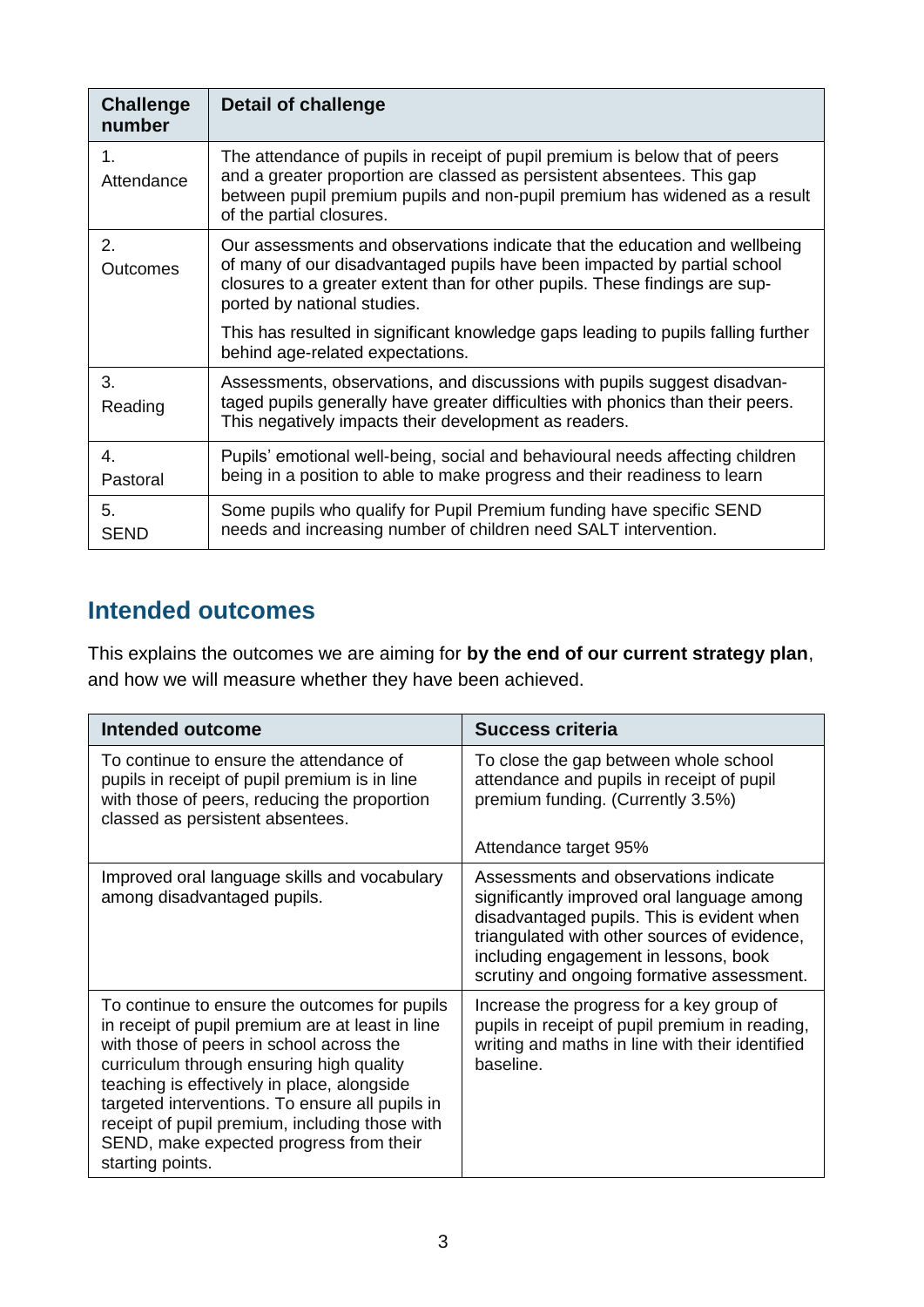| To ensure the well-being needs of all pupils in<br>receipt of pupil premium funding are met to<br>ensure they are ready for learning. | Children's well-being needs are met and<br>supported to ensure they are attending<br>school more regularly and able to access<br>high quality teaching and targeted interven-<br>tions where needed to support them in mak-<br>ing progress. Sustained high levels of well-<br>being from 2024/25 demonstrated by: |  |
|---------------------------------------------------------------------------------------------------------------------------------------|--------------------------------------------------------------------------------------------------------------------------------------------------------------------------------------------------------------------------------------------------------------------------------------------------------------------|--|
|                                                                                                                                       | qualitative data from student voice,<br>student and parent surveys and<br>teacher observations<br>a significant increase in participation<br>in enrichment activities, particularly<br>among disadvantaged pupils                                                                                                  |  |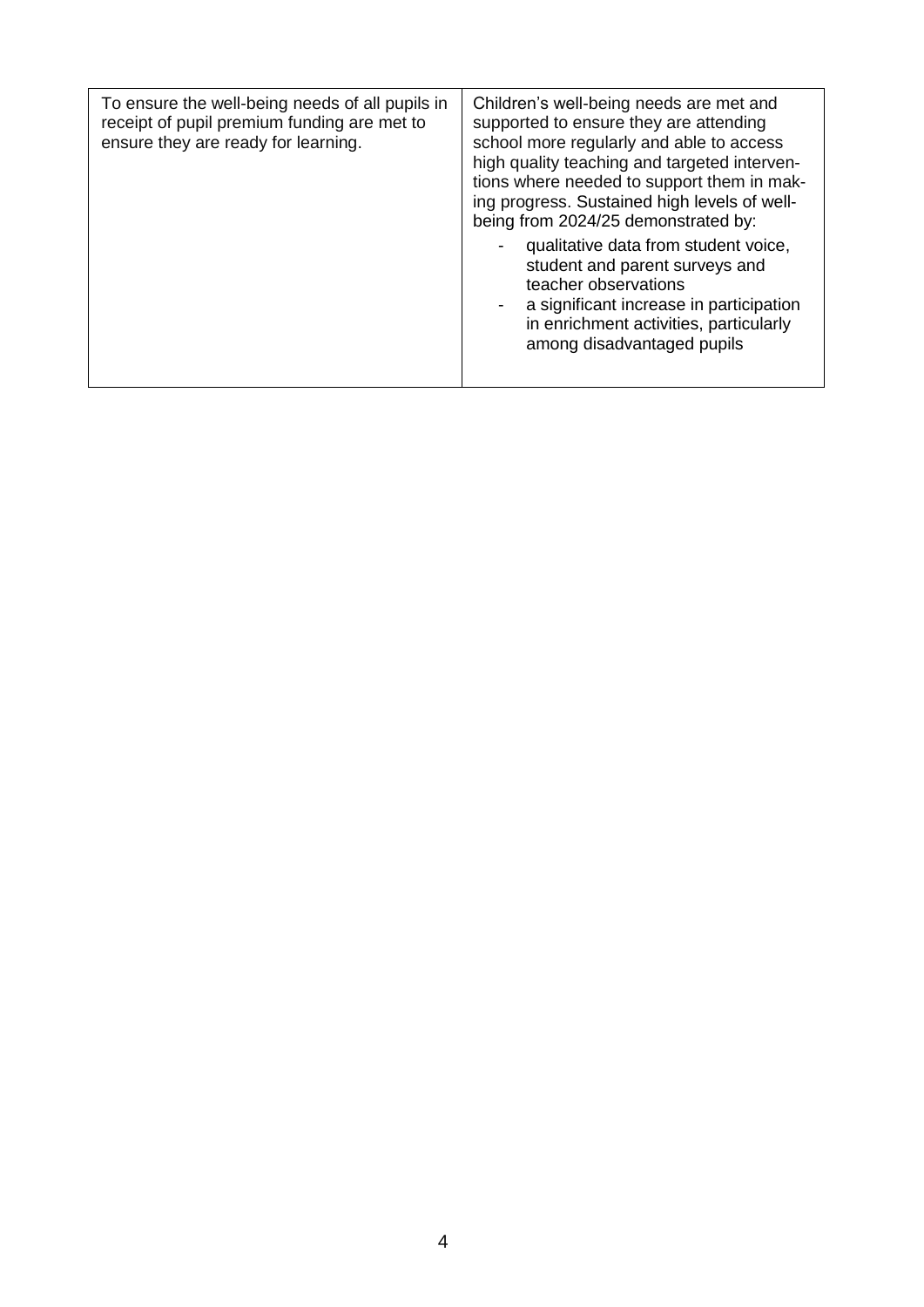## **Activity in this academic year**

This details how we intend to spend our pupil premium (and recovery premium funding) **this academic year** to address the challenges listed above.

#### **Teaching (for example, CPD, recruitment and retention)**

Budgeted cost: £ *[7,000]*

| <b>Activity</b>                                                                                                                                                               | Evidence that supports this approach                                                                                                                                                                                                                                                                                                         | <b>Challenge</b><br>number(s)<br>addressed |
|-------------------------------------------------------------------------------------------------------------------------------------------------------------------------------|----------------------------------------------------------------------------------------------------------------------------------------------------------------------------------------------------------------------------------------------------------------------------------------------------------------------------------------------|--------------------------------------------|
| Purchase of<br>standardised<br>diagnostic<br>assessments.<br>Training for<br>staff to ensure<br>assessments<br>are interpreted<br>and<br>administered<br>correctly.           | Standardised tests can provide reliable insights into the<br>specific strengths and weaknesses of each pupil to help<br>ensure they receive the correct additional support<br>through interventions or teacher instruction:<br><b>Standardised tests   Assessing and Monitoring Pupil</b><br>Progress   Education Endowment Foundation   EEF | 2<br>3                                     |
| Purchase of a<br><b>DfE</b> validated<br><b>Systematic</b><br><b>Synthetic</b><br><b>Phonics</b><br>programme to<br>secure stronger<br>phonics<br>teaching for all<br>pupils. | Phonics approaches have a strong evidence base that<br>indicates a positive impact on the accuracy of word<br>reading (though not necessarily comprehension),<br>particularly for disadvantaged pupils:<br><b>Phonics   Toolkit Strand   Education Endowment</b><br><b>Foundation   EEF</b>                                                  | $\overline{2}$<br>3                        |
| The ongoing<br>purchase of a<br>range of high<br>quality texts to<br>further embed a<br>reading for<br>pleasure<br>culture.                                                   | A Reading for Pleasure approach in school has widely<br>been evidenced that it will improve the life chances of all<br>pupils<br>https://educationendowmentfoundation.org.uk/education-<br>evidence/guidance-reports                                                                                                                         | 3                                          |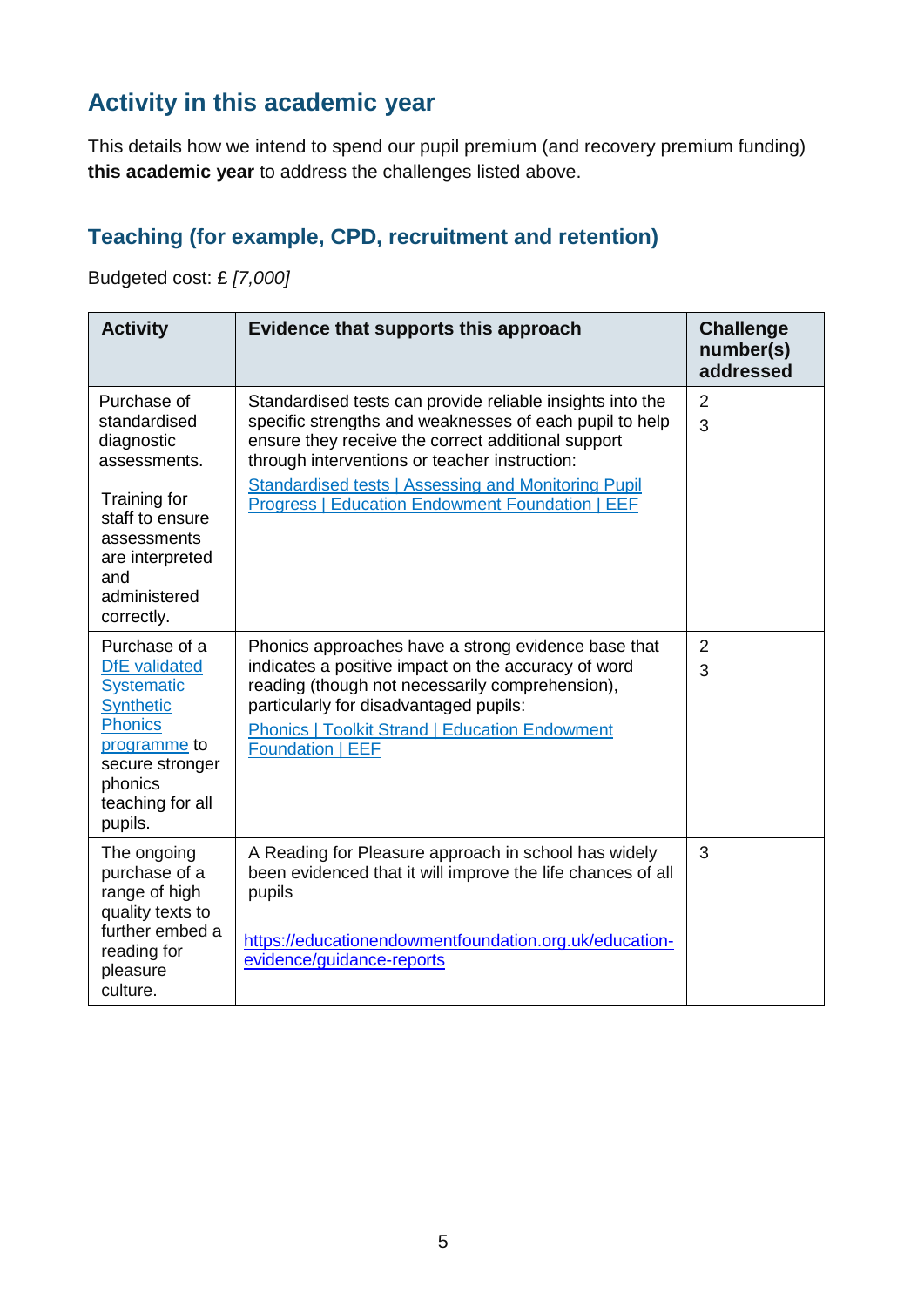### **Targeted academic support (for example, tutoring, one-to-one support structured interventions)**

Budgeted cost: £ *[9,000]*

| <b>Activity</b>                                                                                                                                                                       | Evidence that supports this approach                                                                                                                                                                                                                                                                                                                                                                                                                 | <b>Challenge</b><br>number(s)<br>addressed |
|---------------------------------------------------------------------------------------------------------------------------------------------------------------------------------------|------------------------------------------------------------------------------------------------------------------------------------------------------------------------------------------------------------------------------------------------------------------------------------------------------------------------------------------------------------------------------------------------------------------------------------------------------|--------------------------------------------|
| Establish small<br>group maths and<br>reading intervention<br>for disadvantaged<br>pupils falling behind<br>age-related<br>expectations                                               | <b>EEF Toolkit guidance:</b><br>https://educationendowmentfoundation.org.uk/suppor<br>t-for-schools/school-improvement-planning/2-<br>targeted-academic-support<br>'Some pupils may require additional support<br>alongside high-quality teaching in order to make<br>good progress. The evidence indicates that small<br>group and one to one interventions can be a powerful<br>tool for supporting these pupils when they are used<br>carefully.' | $\overline{2}$                             |
| <b>Additional phonics</b><br>sessions targeted at<br>disadvantaged pupils<br>who require further<br>phonics support.<br>Support from our<br>English hub to train<br>staff to do this. | Phonics approaches have a strong evidence base<br>indicating a positive impact on pupils, particularly<br>from disadvantaged backgrounds. Targeted phonics<br>interventions have been shown to be more effective<br>when delivered as regular sessions over a period up<br>to 12 weeks:<br><b>Phonics   Toolkit Strand   Education Endowment</b><br><b>Foundation   EEF</b>                                                                          | 3                                          |
| Effective deployment<br>of staff, Teaching<br>Assistants to support<br>key children and<br>year groups.<br><b>Teaching Assistant</b><br>timetable re-<br>evaluated to deliver         | EEF research guidance:<br>https://educationendowmentfoundation.org.uk/educat<br>ion-evidence/guidance-reports/teaching-assitants<br>'Research on TAs delivering targeted interventions in<br>one-to-one or small group settings shows a<br>consistent impact on attainment of approximately                                                                                                                                                          | $\overline{2}$<br>3<br>4                   |
| pastoral groups and<br>positive play at<br>playtimes and<br>lunchtimes.<br><b>Delivering FFT</b><br>reading sessions to<br>targeted groups of<br>children daily.                      | three to four additional months' progress (effect size<br>0.2-0.3). Crucially, these positive effects are only<br>observed when TAs work in structured settings with<br>high quality support and training. When TAs are<br>deployed in more informal, unsupported instructional<br>roles, they can impact negatively on pupils' learning<br>outcomes.                                                                                                |                                            |
| To analyse<br>summative<br>assessment data<br>and identify the<br>children who require<br>catch up and more                                                                           | <b>EEF Toolkit guidance:</b><br>https://educationendowmentfoundation.org.uk/suppor<br>t-for-schools/school-improvement-planning/2-<br>targeted-academic-support                                                                                                                                                                                                                                                                                      | $\overline{2}$<br>5                        |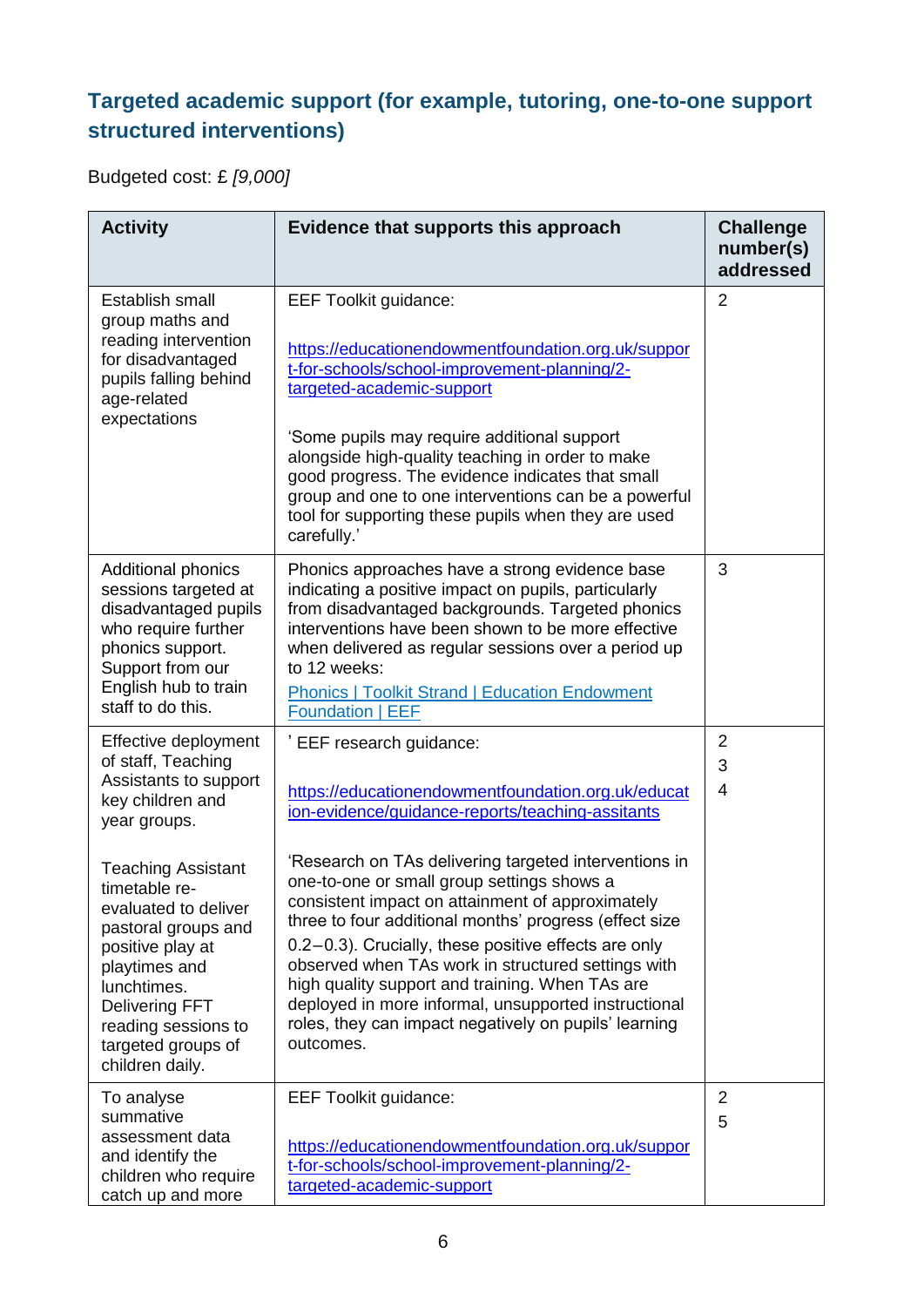| targeted intervention.<br>Closely monitored by<br>AHT and PP Lead<br>Pupil progress<br>meetings termly<br>Regular monitoring<br>of targeted<br>interventions | These interventions should be targeted at specific<br>pupils using information gathered from assessments<br>and their effectiveness and intensity should be<br>continually monitored. Some pupils may have made<br>quick gains once they returned to school full time, so<br>assessment needs to ongoing, but manageable.' |  |
|--------------------------------------------------------------------------------------------------------------------------------------------------------------|----------------------------------------------------------------------------------------------------------------------------------------------------------------------------------------------------------------------------------------------------------------------------------------------------------------------------|--|

### **Wider strategies (for example, related to attendance, behaviour, wellbeing)**

Budgeted cost: £ *[20,000]*

| <b>Activity</b>                                                                                                                                                                                                                                                                                                                                   | Evidence that supports this approach                                                                                                                                                                             | <b>Challenge</b><br>number(s)<br>addressed |
|---------------------------------------------------------------------------------------------------------------------------------------------------------------------------------------------------------------------------------------------------------------------------------------------------------------------------------------------------|------------------------------------------------------------------------------------------------------------------------------------------------------------------------------------------------------------------|--------------------------------------------|
| Pastoral support for<br>vulnerable children<br>and families- key<br>support needed to<br>ensure attendance<br>is maintained and<br>readiness to learn.<br>Well planned<br>transition<br>arrangement into<br><b>EYFS</b> to ensure<br>nursery and<br>parental<br>engagement<br>identifies 'at risk'<br>pupils as, or before,<br>they start school. | EEF Guidance about Wider strategies focusing on:<br>SEL, Well-being and Mental Health.<br>https://educationendowmentfoundation.org.uk/support-<br>for-schools/school-improvement-planning/3-wider-<br>strategies | 1<br>$\overline{4}$                        |
| Engage the relevant<br>support<br>professionals in line<br>with the Attendance<br>policy and Medical<br>Conditions policy to<br>encourage good<br>attendance.<br>Attendance to be a<br>focus item for key<br>pupils at parent<br>evenings and pupil<br>progress meetings.                                                                         |                                                                                                                                                                                                                  |                                            |

**Total budgeted cost: £** *[insert sum of 3 amounts stated above]*